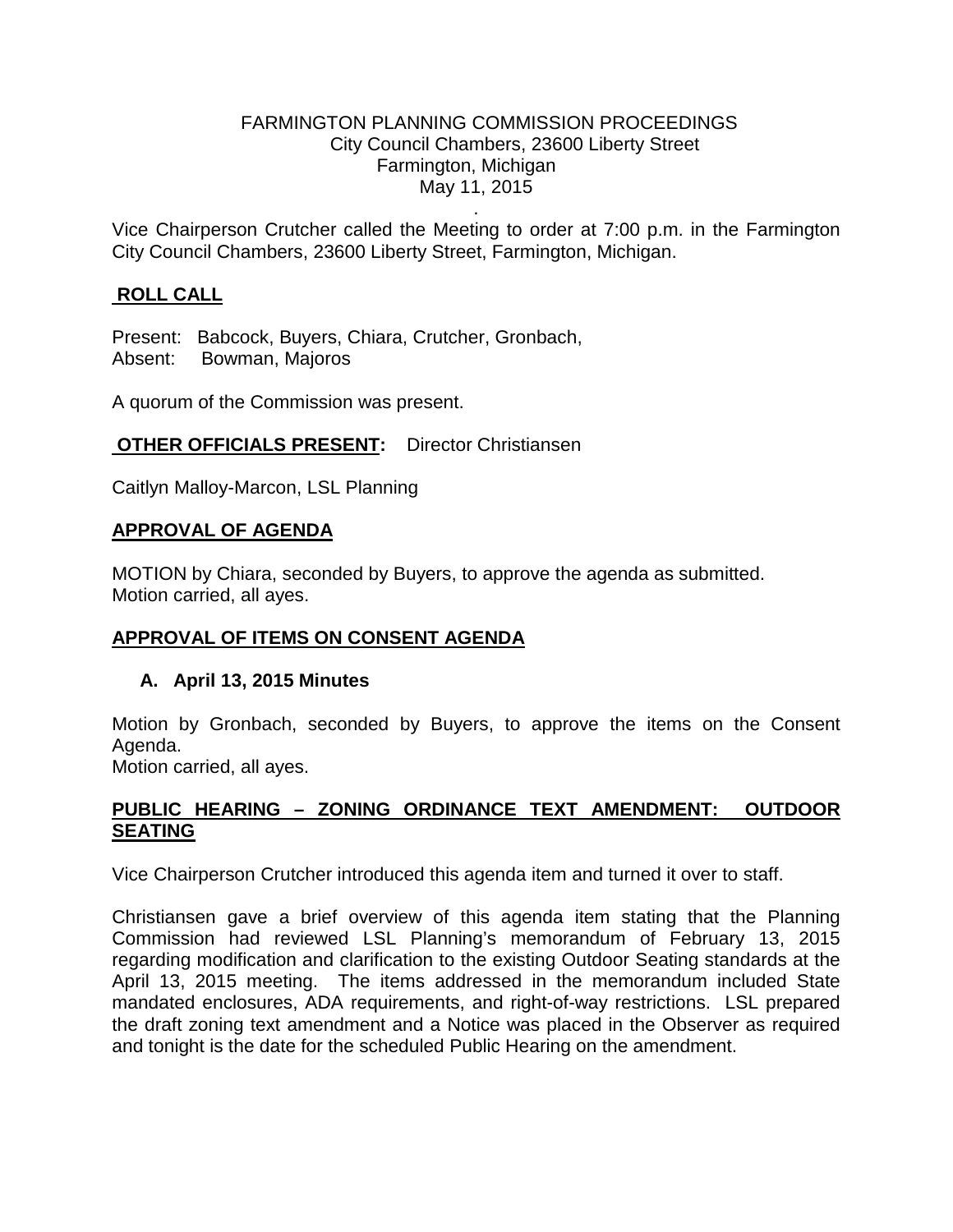City of Farmington Planning Commission Minutes of May 11, 2015 Page 2

Caitlyn Malloy-Macron from LSL Planning was present and indicated that the language in the draft ordinance was to create looser regulations in regards to enclosing outdoor seating areas for restaurants. She stated previously a fence or wall of some sort separating outdoor seating space from the rest of the public right-of-way was required and that the language now reads that there can be planters or posts to mark off outdoor seating.

She also stated changes were made to allow for dining platforms for restaurants where there is not enough sidewalk space to allow for outdoor seating and that an ADA compliant platform could be built in the right-of-way or taking up a parallel parking space as long as if a handicapped space or loading zone was utilized for the platform that a specially designated spot within close proximity would be made available to replace same.

Christiansen indicated the gist of the change is that the State had mandated enclosure previously and this modification is recognizing that and giving it more flexibility.

Chiara raised the issues that the City of Birmingham has faced with the dining platforms.

Christiansen discussed the many areas that could utilize the outdoor seating and further discussion was held.

MOTION by Chiara, supported by Buyers, to open the Public Hearing. Motion carried, all ayes.

(Public Hearing opened at 7:12 p.m.)

### **PUBLIC HEARING**

No comments heard.

MOTION by Buyers, supported by Chiara, to close the Public Hearing. Motion carried, all ayes.

(Public Hearing closed at 7:13 p.m.)

Buyers commented that in Section #9 that he would like to see the language read "proximity" and not "close proximity" as stated.

Malloy-Marcon indicated she would make that change.

MOTION by Buyers, supported by Babcock, to make a recommendation to forward the proposed amendment to the City Council for their review and consideration. Motion carried, all ayes.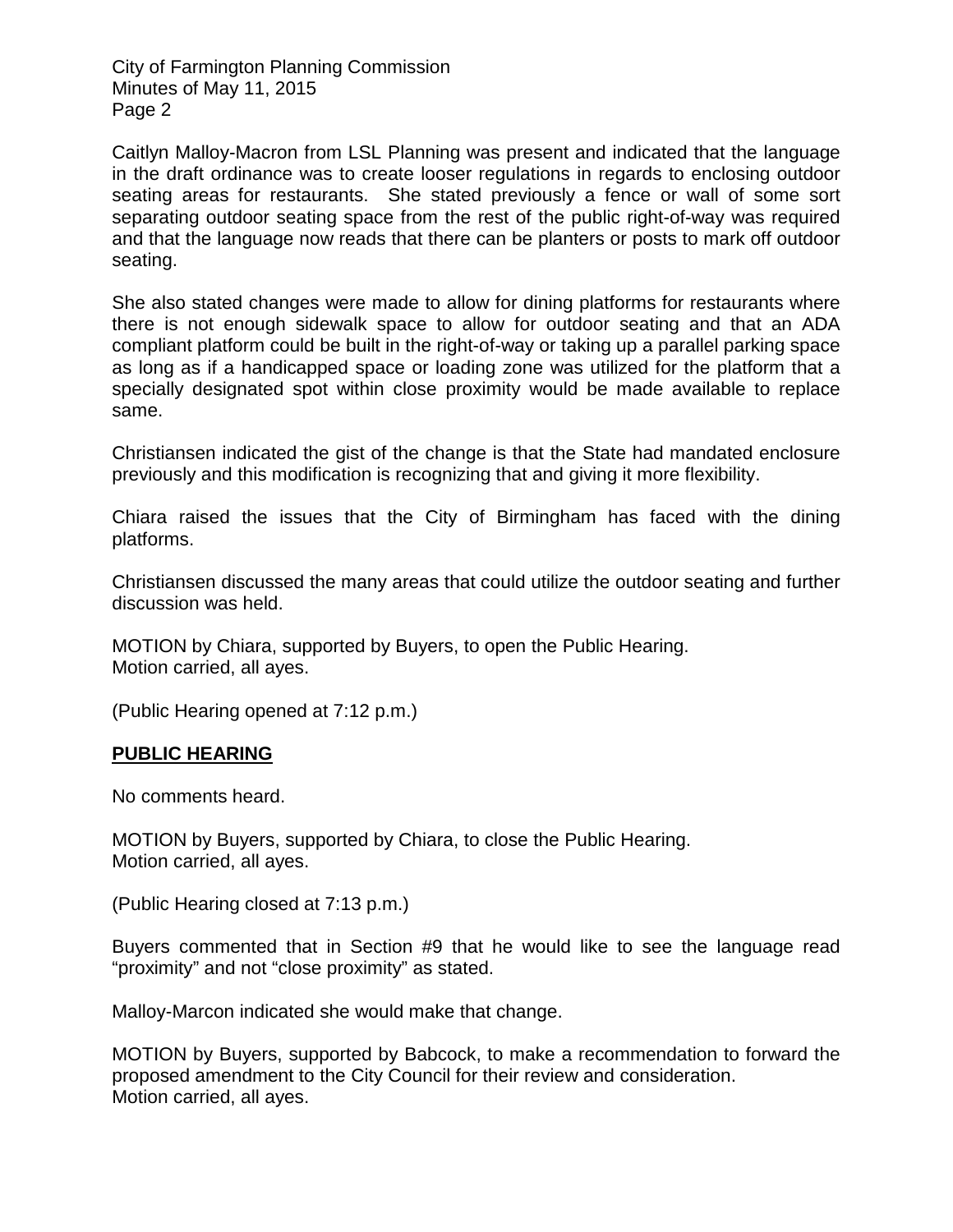City of Farmington Planning Commission Minutes of May 11, 2015 Page 3

### **PUBLIC HEARING – ZONING ORDINANCE TEXT AMENDMENT: SINGLE FAMILY RESIDENTIAL ZONING STANDARDS**

Vice Chairperson Crutcher introduced this agenda item and turned it over to staff.

Christiansen stated that the Planning Commission had reviewed LSL Planning's March 6, 2015 memorandum regarding existing Single Family Residential Zoning Standards in the Zoning Ordinance pertaining to building setbacks, building height, and lot coverage in the R-1 Zone at the April 13, 2015 meeting. He stated a Notice was placed in the Observer about the Public Hearing being held tonight on the text amendment.

Malloy-Marcon indicated that the text amendment is to allow existing single homes to expand in the R-1 Zoning District only, by changing the minimum rear yard setback from 30 to 25 feet; to remove the words "two-stories" under 30 foot maximum height; and to allow for 5 percent additional maximum lot coverage to go from 30 to 35 percent; and for front yard setback averaging to go from 90 percent to 80 percent in R-1 Districts, and that no front yard setback will be less than 15 feet, thus allowing more flexibility for expansion for the homes in the R-1 District.

MOTION by Chiara, supported by Buyers, to open the Public Hearing. Motion carried, all ayes.

(Public Hearing opened at 7:21 p.m.)

# **PUBLIC HEARING**

No comments heard

MOTION by Gronbach, supported by Babcock, to close the Public Hearing. Motion carried, all ayes.

(Public Hearing closed at 7:22 p.m.)

MOTION by Gronbach, supported by Babcock, to make a recommendation to forward the proposed amendment to the City Council for their review and consideration. Motion carried, all ayes.

### **PUBLIC COMMENT**

None heard.